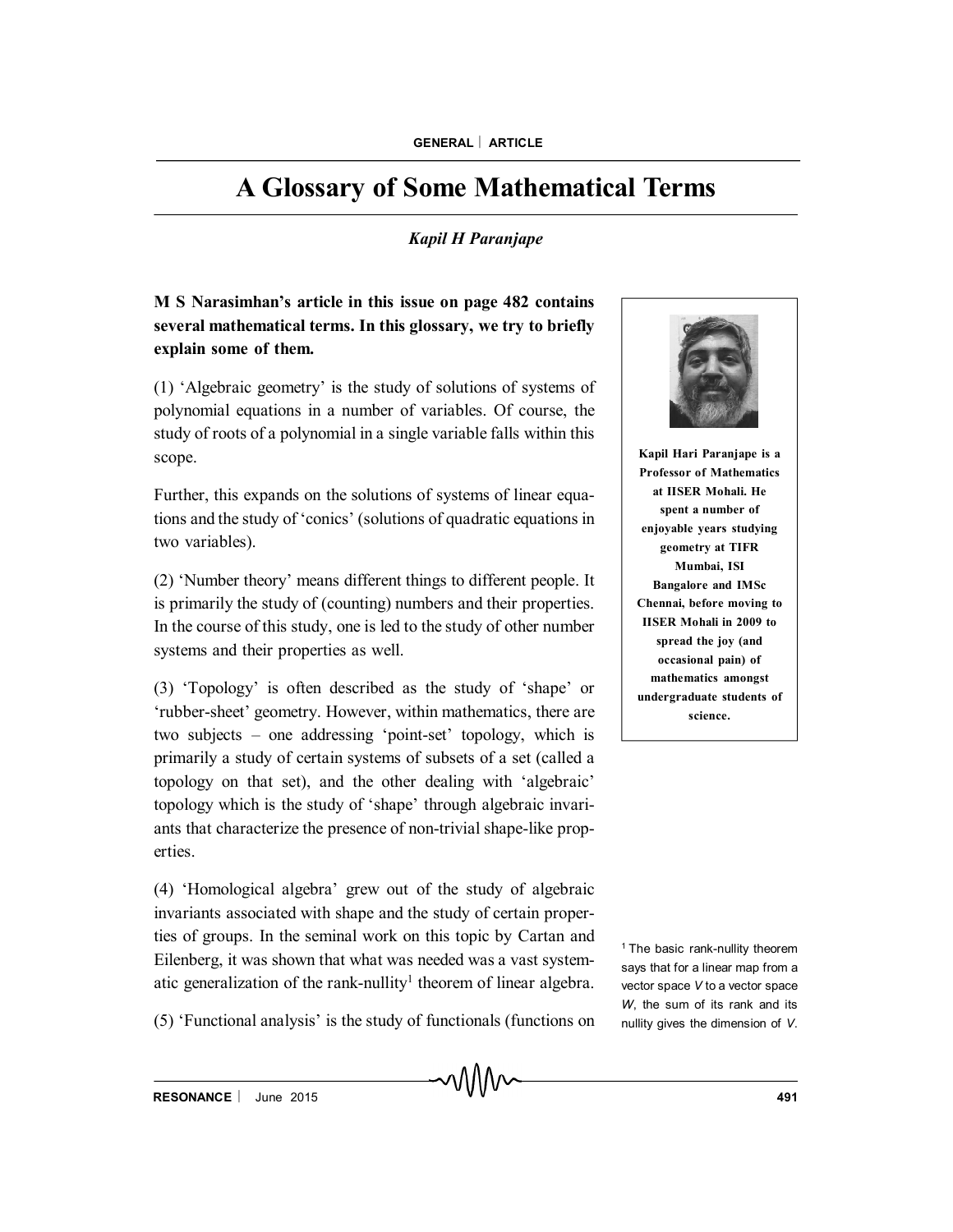Mordell's conjecture (= Faltings's theorem) asserts that the number of rational solutions to an equation in two variables is finite if the solution set has at least two holes in a certain sense prescribed by algebraictopology.

spaces of functions). Elementary examples include the integral of a function or the value of a function. With the advent of point-set topology, it became possible to study these infinite dimensional spaces systematically. Such spaces play an important role in quantum mechanics and more generally in the solution of differential equations.

(6) 'Weil conjectures' (which are now theorems due to Dwork, Grothendieck, Deligne and others) are still known by their original name. They provide a link between the divisibility of values of polynomial functions by primes and the topology of the zeroes of these functions over the field of complex numbers.

(7) 'The Mordell conjecture' (which is now a theorem due to Faltings) is still known by its original name. The theorem shows that the number of rational solutions to an equation in two variables is finite if the solution set has 'at least two holes' in a certain precise sense as described in terms of algebraic topology (see (3)).

(8) 'Modularity conjecture' (which is now a theorem due to Wiles–Taylor) asserts that any equation of the form  $y^2 = x^3 + ax +$ *b* with *a* and *b* integers (or rational numbers) can be given parametric solutions in terms of certain special functions called modular functions on the upper half-plane. This was conjectured by Shimura and Taniyama and also appeared in a problem posed by Weil. Frey proposed the study of the curve  $y^2 = x(x - a^n)(x + b^n)$ in connection with  $a^n + b^n + c^n = 0$ , the famous Fermat equation. Serre, Ribet and others were able to develop Frey's ideas to show that the modularity of such a curve would lead to a contradiction, thus giving a proof of Fermat's last theorem.

(9) 'Measure theory' develops a consistent way to assign a measure to some subsets of a certain fixed space. This theory lies at the intersection between the theory of integration and probability theory. Probability can be formulated via a theory of measure where the measures lie between 0 and 1.

(10) 'Lebesgue integration' is the best known way of extending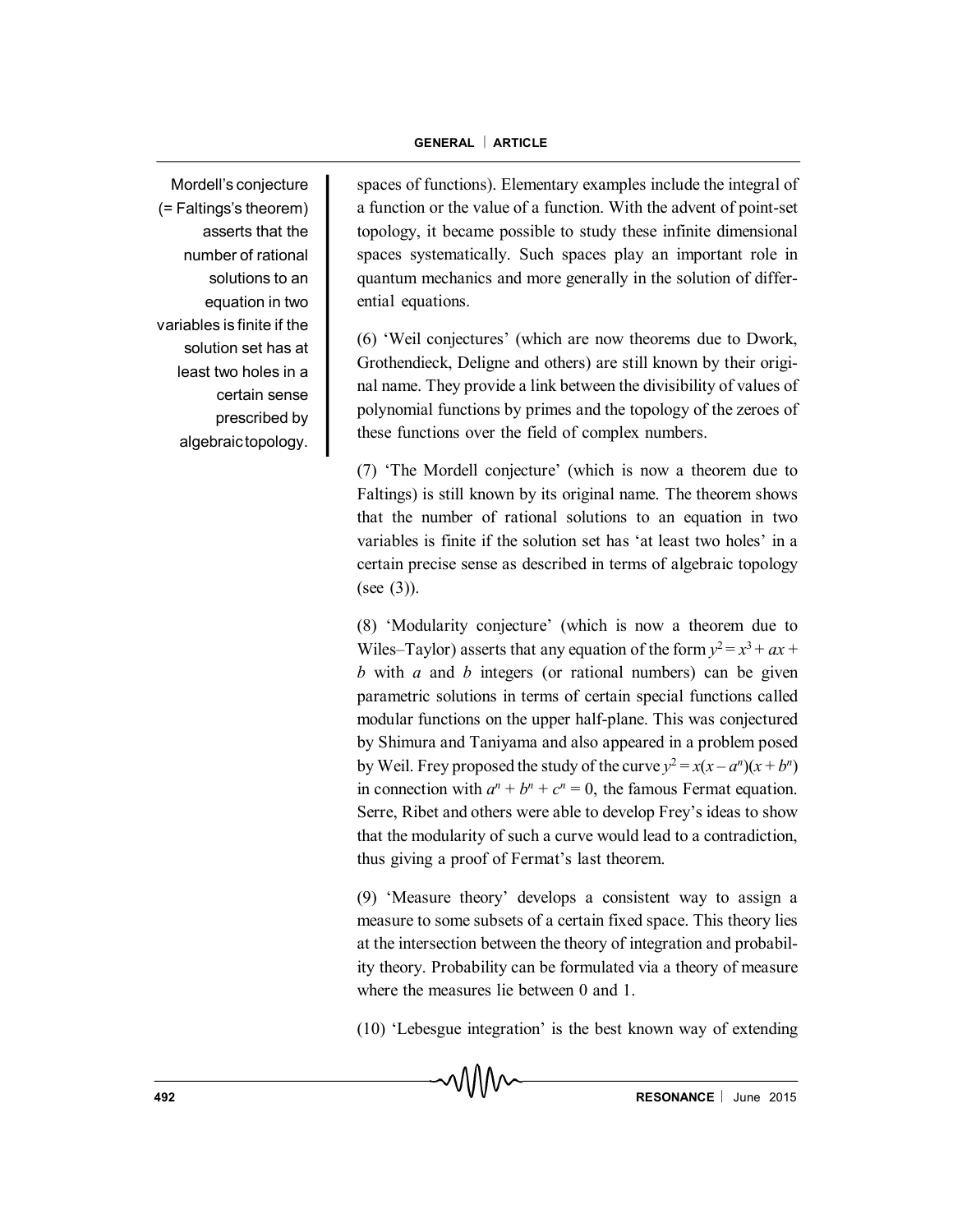the classical theory of integration to large classes of functions in a consistent way. It was developed by Lebesgue in the late 19th century and is a fundamental idea in modern analysis.

(11) While most people would feel that they know what 'geometry' is about, they would only be partially right. Just as someone without a trained eye would not be able to see 'painting' in the works of the modern (and later) schools of art, most people would not be able to recognize any 'geometry' in the kind of mathematics being written by modern geometers. However, they can be reassured that (just as with art) there is a clear historical lineage and the source of inspiration is indeed similar!

(12) 'Analysis' means a lot of things in different contexts. In mathematics, the roots of analysis lie in the fundamental ideas of Weierstrass, Dedekind, Cauchy, Cantor and others. They understood that one must analyze the classical study of functions and numbers in terms of the fundamental notions of convergence formulated in terms of the infamous  $\varepsilon$  and  $\delta$ , and derive all required results as a consequence. This is what 'modern' analysis deals with.

(13) 'Sheaves' are a concept invented by Leray as a means of understanding functions that take values in spaces that change with the point of evaluation. A sheaf *F* over space *X* can be defined as a map  $F \rightarrow X$  that induces (at each point *f* of *F*) a homeomorphism (topological isomorphism) between a neighborhood of *f* and a neighborhood of its image in *X*. (This is *not* the most useful definition of a sheaf!)

(14) There is nothing very spiritual or rainbow-like about 'spectral sequences'! In many cases, an algebraic invariant  $w(X)$ associated (by algebraic topologists) with a space *X* can be understood in terms of maps from *X* to a certain 'virtual' space *E*(*w*). These virtual spaces were referred to as 'spectra'. The study of such spaces using the tools of homological algebra led to the formalism of spectral sequences, which, like most homological algebra, allow one to make iterated complicated calculations

Just as someone without a trained eye would not be able to see 'painting' in the works of the modern (and later) schools of art, most people would not be able to recognize any 'geometry' in the kind of mathematics being written by modern geometers. However, they can be reassured that (just as with art) there is a clear historical lineage and the source of inspiration is indeed similar!

In many cases, an algebraic invariant *w*(*X*) associated (by algebraic topologists) with a space *X* can be understood in terms of maps from *X* to a certain 'virtual' space *E*(*w*). These virtual spaces were referred to as 'spectra'.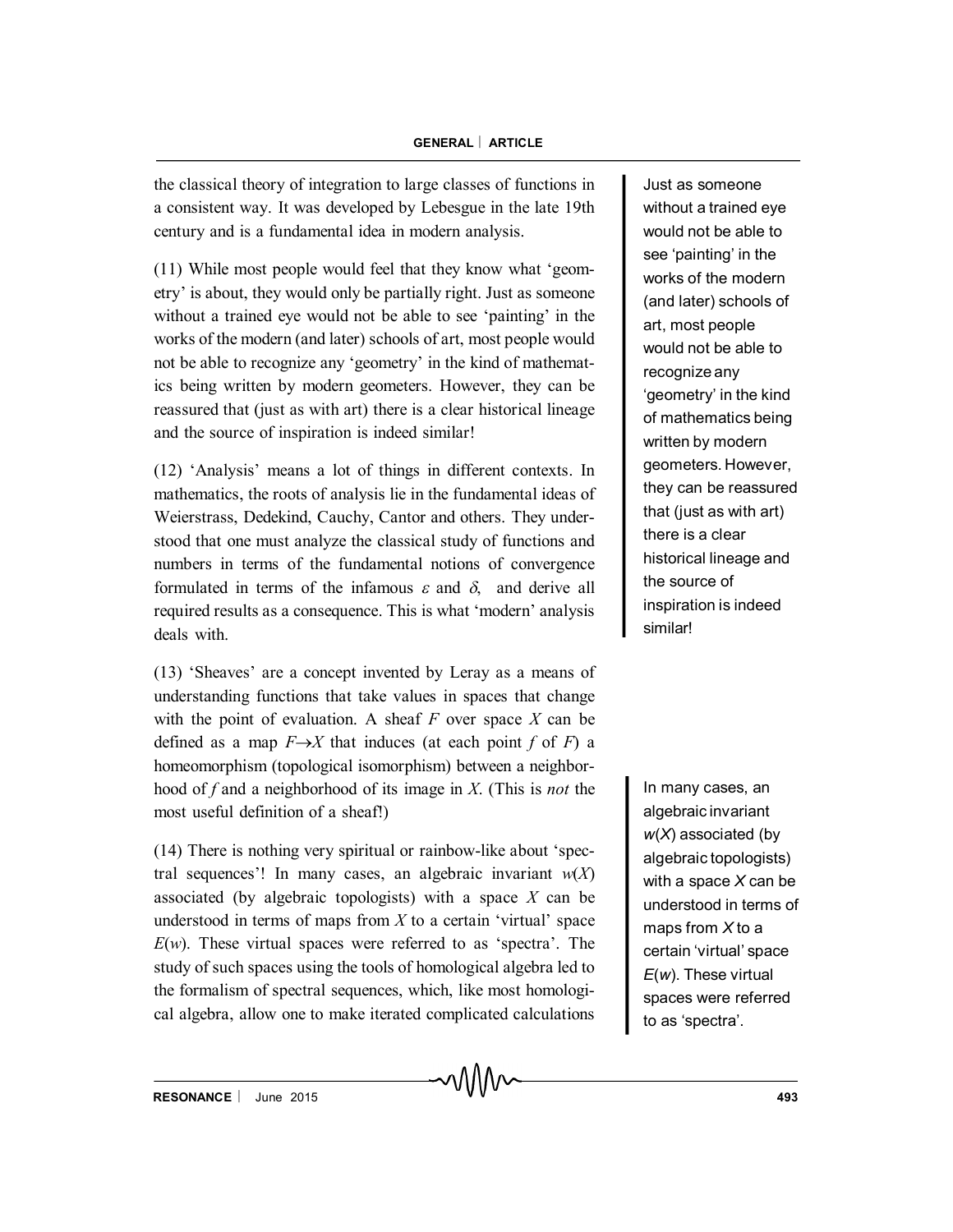without worrying about the geometric meaning of that which is being calculated.

(15) During his study of 'functional analysis', Schwarz found that it is convenient to treat as 'generalized functions', certain functionals that are not associated with functions but behave like functions in many ways; he called them 'distributions'. The most famous one is the 'Dirac delta' which takes a function to its value at a point.

(16) 'Topological vector spaces' are the principal object of study in 'functional analysis' as explained above. Such spaces are typically obtained by putting a suitable topology on a (linear) spaceof functions. More such spaces are obtained by 'topologising' the standard constructions in linear algebra such as duals, linear transformations and so on.

(17) A collection of subsets (called open subsets) of a certain space is called a (classical) 'topology' on the space if this collection satisfies some natural axioms. The study of the resulting structure is what is called point-set topology.

(18) A 'nuclear space' is a special kind of topological vector space that shares many of the properties of finite dimensional vector spaces. In particular, even when such a space is infinite dimensional, some important notions such as traces and spaces of bilinear operators can be defined.

(19) 'Scheme' is a concept introduced by Grothendieck to supersede the notion of an algebraic variety as the fundamental object of study in algebraic geometry. We can roughly imagine it to be a space which has a number of components glued together, where each component is an (infinitesimal) thickening of an algebraic variety. (Note that the formal definition allows for somewhat more generality.) An algebraic scheme can be also be thought of as the 'locus' of solutions of a system of polynomial equations in a number of variables. (Here, the term 'locus' needs to be understood in the sense of solutions in various number systems or 'rings').

'Scheme' is a concept introduced by Grothendieck to supersede the notion of an algebraic variety as the fundamental object of study in algebraic geometry. We can roughly imagine it to be a space which has a number of components glued together, where each component is an (infinitesimal) thickening of an algebraic variety.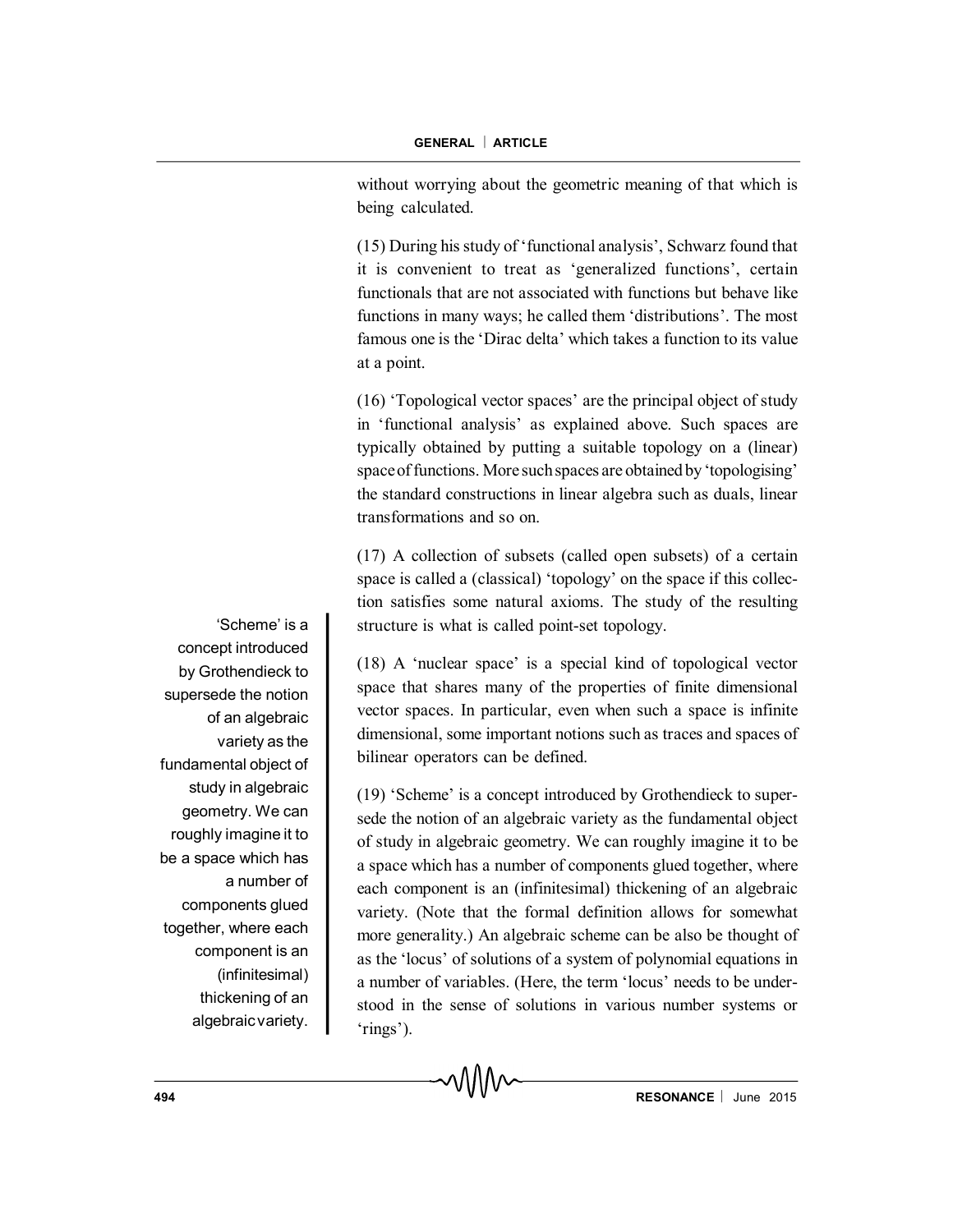(20) The concept of a 'ring' generalizes the classical concept of a number system; it is a collection of entities where addition, subtraction and multiplication of these entities make sense. For example, one can take the entities to be all the square matrices of a fixed size. Another example is the collection of all polynomials made using some set of variables. Multiplication in the former case is (for size at least two!) not commutative, while in the latter case, multiplication *is* commutative. We have a 'commutative ring' when multiplication is commutative.

(21) In a number of cases, a space *X* is not constructed directly. Rather it is the locus of equivalence classes in some other space *U*. In this case, 'descent theory' is a mechanism to study properties of the space *X* in terms of the properties of the space *U*.

(22) One of the achievements of algebraic geometry over the last hundred or so years has been the study of 'moduli spaces'. These are spaces that *parametrize* certain types of geometric objects. (For example, the Mobius strip can be conceptualized as the space of all lines in the plane). An important step in this study is to construct a space of all geometric objects of a particular type *inside* a fixed space. The notions of 'Hilbert and Quot schemes' were introduced by Grothendieck as a way of realizing such constructions in general.

(23) In many contexts, one can find a way to iteratively construct approximations of arbitrarily high order to the solution that one wishes to find. Grothendieck found a general way to recognize such contexts (in algebraic geometry) through his 'formal existence theorem'.

(24) The work of Picard in the late 19th century provided the construction of a certain group (which was also a variety) called the Picard variety associated with an algebraic surface. His construction used analysis rather than algebra and thus limited its utility, for example in applications to problems in number theory. One of the demonstrations of the power of the techniques of schemes, descent theory and Hilbert schemes was the completely

In many contexts, one can find a way to iteratively construct approximations of arbitrarily high order to the solution that one wishes to find. Grothendieck found a general way to recognize such contexts (in algebraic geometry) through his 'formal existence theorem'.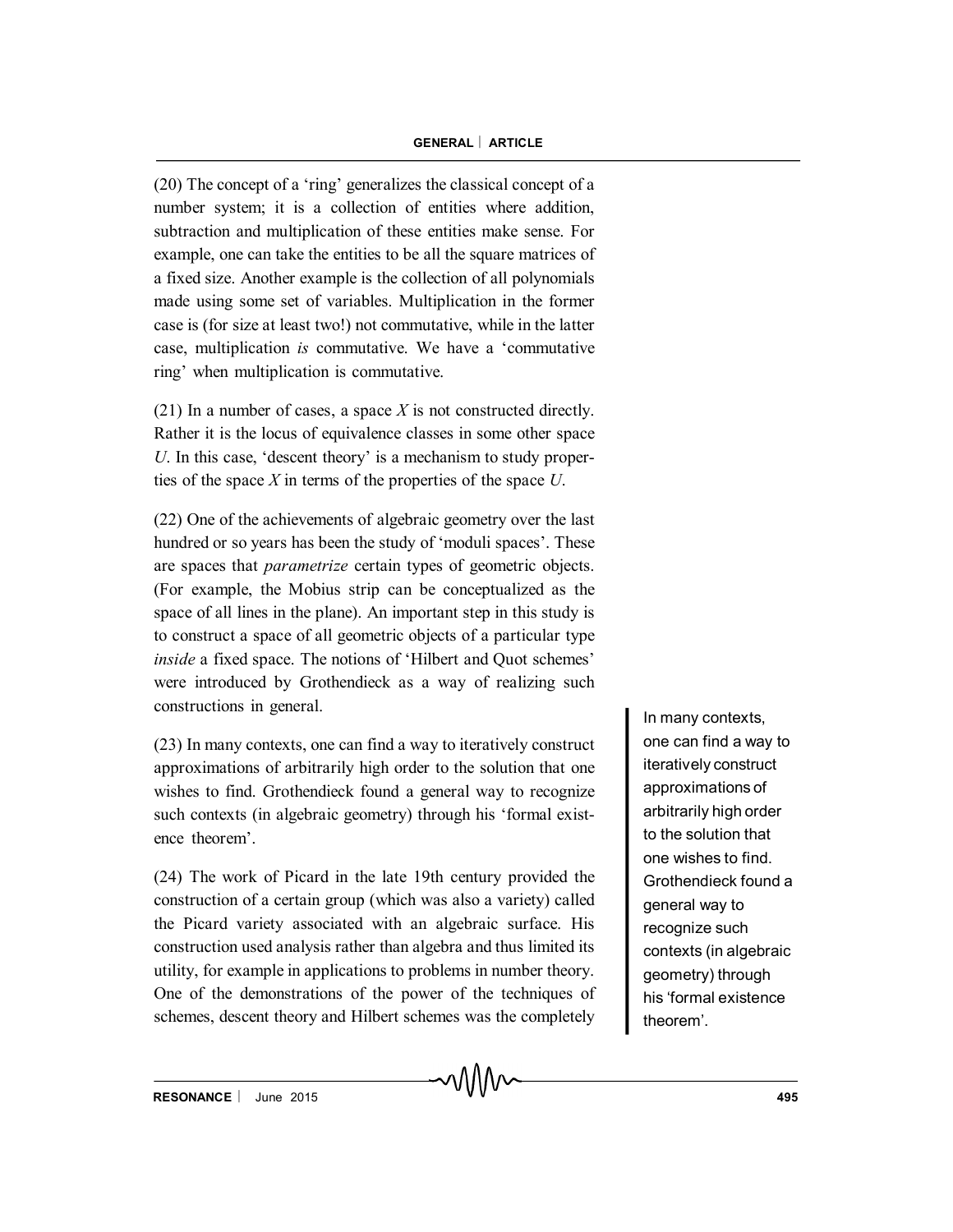Grothendieck and Giraud introduced the notion of 'topos' as a way of talking about topology *without* the 'crutch' of set theory. The formulation of topos is in the language of categories and functors; hence one can work with topological concepts in a large number of contexts where there is no natural topology on the 'underlying set'. For example, we may be looking at solutions of equations over finite fields.

algebraic construction (by Grothendieck) of 'Picard schemes' associated with a large class of schemes.

(25) A 'covering' of a space *X* is a space *Y* with a map to *X* so that every point of *X* has the same number of points in *Y* that lie over it; this collection of points in *Y* is called the fiber over the point of *X*. An easy example is provided by the map from the circle to itself that folds the circle over itself a finite number of times; mathematically, if we think of the circle as points  $(cos(t), sin(t))$ , the map is given by sending this to (cos(*nt*), sin(*nt*)).

(26) For a covering map *Y* $\rightarrow$ *X*, the maps *Y* $\rightarrow$ *Y* which take fibers to fibers are called covering transformations. These form a group. There is a covering (called the *universal* covering) which lies over all other coverings. The group of covering transformations of the universal covering is called the 'fundamental group' of the space *X*. It is one of the first algebraic invariants introduced in algebraic topology.

(27) Grothendieck (and Giraud) introduced the notion of 'topos' as a way of talking about topology *without* the 'crutch' of set theory. The formulation of topos is in the language of categories and functors; hence one can work with topological concepts in a large number of contexts where there is no natural topology on the 'underlying set'. For example, we may be looking at solutions of equations over finite fields. In this case, the underlying sets are finite and hence do not apparently have an interesting topology.

(28) Singular cohomology (formulated by Eilenberg and Steenrod) is one of the important algebraic invariants attached to a topological space. By extending the key ideas needed for this theory to a topos, Grothendieck was able to define a cohomology theory (which he called 'étale cohomology') which assigned algebraic invariants to any algebraic scheme. These invariants were essentially the same as singular cohomology in the case when the scheme had a 'classical' topological space associated with it. At the same time, the invariants were defined for varieties of finite fields and more general rings, and had essentially the same behavior as they did in the classical case.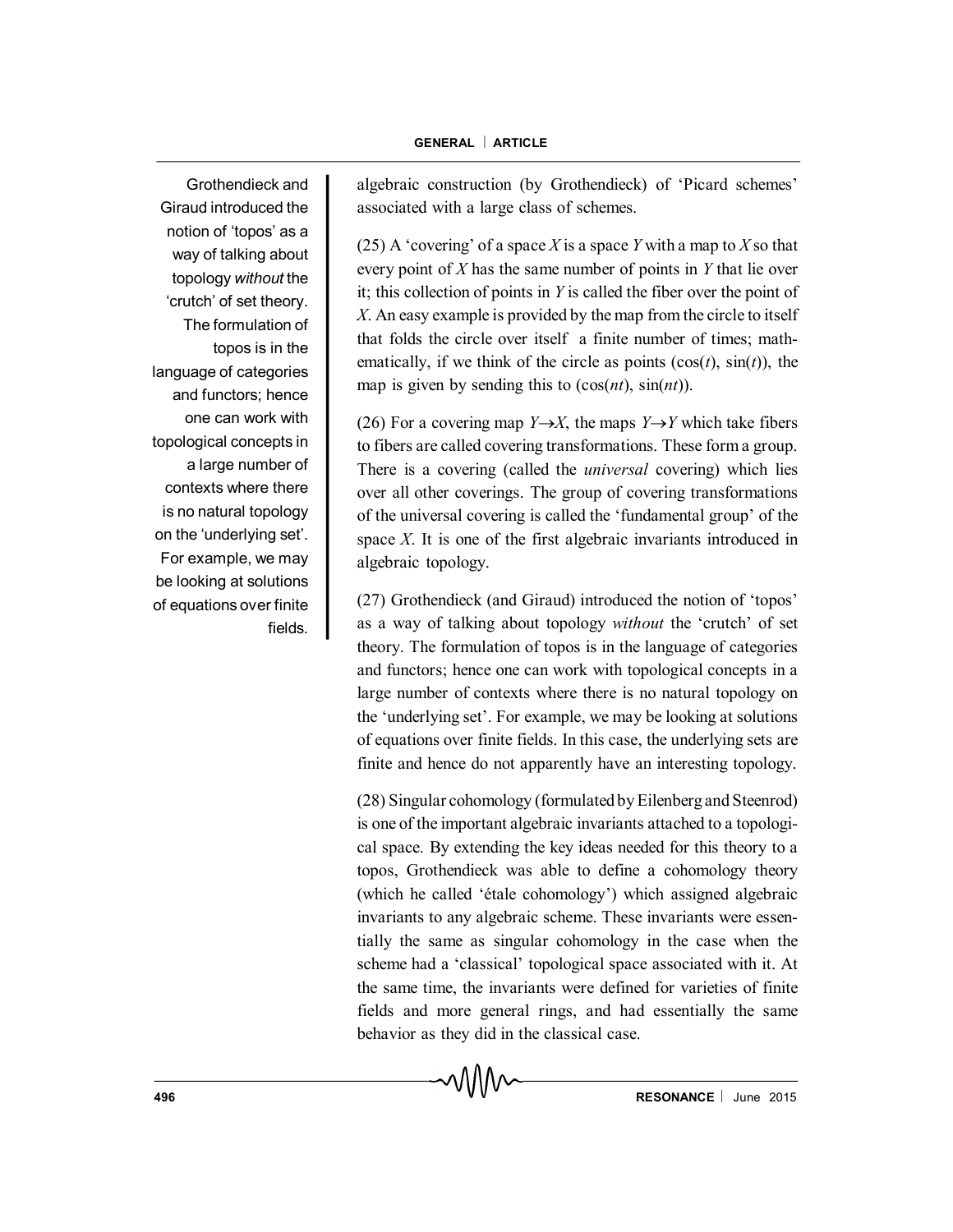(29) The formula of Riemann–Roch calculates the (alternating sum of the) dimensions of some naturally occurring vector spaces of functions on a Riemann surface in terms of some numerical invariants of the Riemann surface (which can be seen as topological invariants as well).

(30)  $\lambda$ -adic integers' are obtained from integers by completing them using a notion of a distance that depends on divisibility by powers of a prime *l*. 'λ-adic numbers' are ratios of *l*-adic integers.

(31) ' $\lambda$ -adic cohomology' is an important special example of étale cohomology where we look at the limits of algebraic invariants which are annihilated by a fixed power of a prime *l*. This cohomology is then studied as a module over *l*-adic integers.

(32) For a sequence of numbers  $a_n$ , one can study the 'Dirichlet

series',  $L(a,s) = \sum_{n=1}^{\infty} \frac{a_n}{n^s}$ mon arithmetic properties of  $a_n$  along with their asymptotic *n n*  $L(a,s) = \sum_{n=1}^{\infty} \frac{a_n}{s}$ , which allows one to study some combehavior.

(33) 'L-functions' are certain special types of Dirichlet series that arise in the theory of group representations as well as in the study of algebraic schemes defined by equations with integer coefficients. The inter-relation between these two types of L-functions is the aim of 'the Langlands programme'.

(34) When a (differential) equation has singular points, and solutions are 'followed' in a closed path that avoids the singularity, we obtain a linear transformation on the space of solutions. This phenomenon goes under the name 'monodromy'.

(35) 'Grothendieck–Riemann–Roch theorem' is a vast generalization of the Riemann–Roch formula to higher dimensions and to the 'relativized version' case. The formulation of the statement required the invention of *K*-theory and its relativisation introduced a new method of proof, all of which established Grothendieck as the mathematician whose lead was worth following!

When a (differential) equation has singular points, and solutions are 'followed' in a closed path that avoids the singularity, we obtain a linear transformation on the space of solutions. This phenomenon goes under the name 'monodromy'.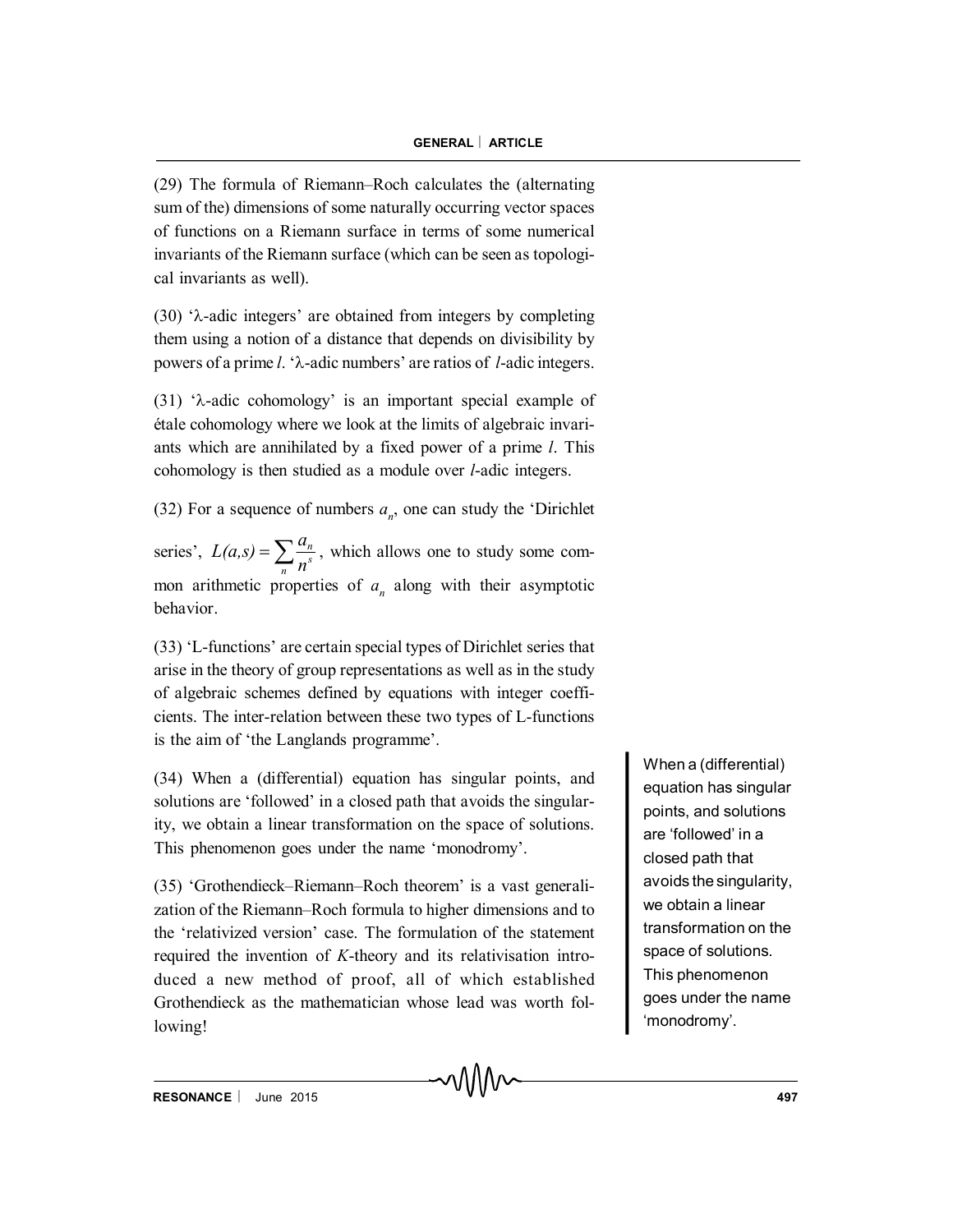(36) 'Algebraic varieties' are reduced irreducible algebraic schemes. In other words, they have only one component and this component has no thickening. Before Grothendieck introduced schemes, these were considered to be the primary object of study in algebraic geometry and in some sense they still are. However, in the course of studying them, we have no choice (as Grothendieck showed) except to use the broader notion of schemes.

(37) When dealing with certain types of mathematical objects, we restrict the kinds of transformations between them that are 'allowed'. Elements of this restricted class are called morphisms. In the case of algebraic schemes (or varieties), morphisms are limited to those which are given by polynomial functions.

(38) In the late 19th century and the early 20th century, mathematical notions were formulated in the language of set theory and an attempt was made to put set theory at the foundation of mathematics. All interesting mathematical concepts were then formulated as 'sets with structure'. This is the way in which most mathematical textbooks continue to introduce notions like groups, rings, manifolds, topological spaces, and so on.

(39) A 'category' encapsulates the notion of a certain 'type' of mathematical object (such as group) and morphisms between such types of objects. The study of such objects then becomes a study 'within the category'. In terms of sets with structure approach, we can say that the category has objects which are those types of structures and morphisms are limited to those which carry forward the structure. For example, we have the category of groups with morphisms being group homomorphisms, topological spaces and morphisms being continuous maps, and so on.

(40) It is often necessary to relate objects (and morphisms) of one category to objects (and morphisms) of another. The seminal example from algebraic topology is the one that associates the fundamental group of a topological space to that topological space. Such associations are called 'functors' between the categories if they satisfy some natural conditions.

'Dévissage' is seen as a way of building up objects from simpler objects. In reverse, it can be seen as taking apart a complicated object to examine its construction in terms of simpler ones.